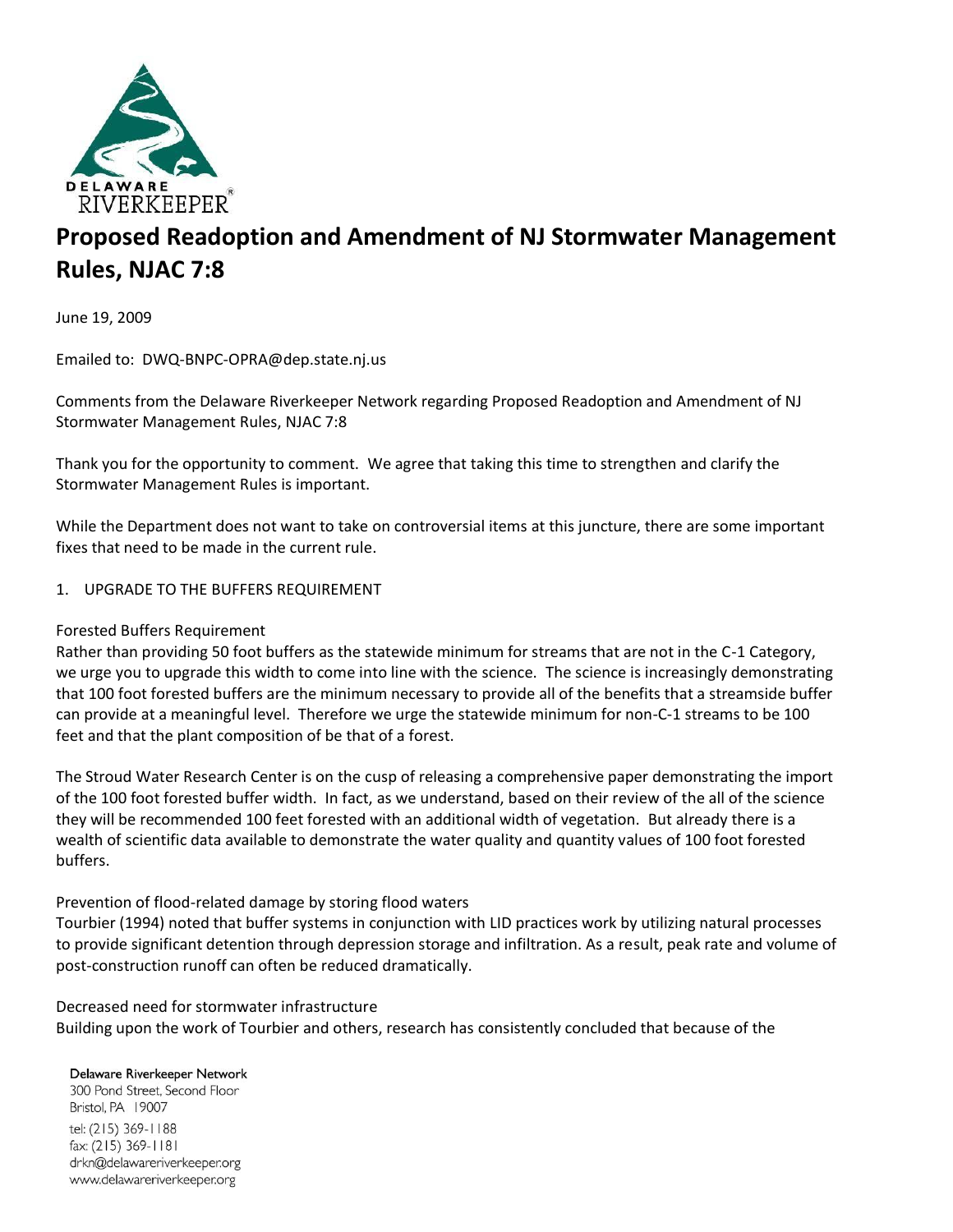hydrological impacts of buffers, those areas which preserve and restore such systems may require less or smaller sized stormwater infrastructure, such as detention basis. (Miller and Sutherland, 1999) This fact is widely recognized and many state and local stormwater management programs, including Pennsylvania's, allow for the "crediting" of stormwater that is discharged to intact buffer systems.

# Trapping and filtering sediment, nutrients, and other pollutants from runoff

Numerous studies have concluded that buffers, particularly forested varieties, provide significant removal of aquatic contaminants, including toxics. While site specific conditions dictate the effectiveness of such systems, many researchers have concluded that buffers can remove upwards of 80 to 90% of such contaminants when equal or greater to 100 feet in width. See summary table below.

For instance, Lowrance (2001) found that for nitrogen, the smallest buffer (15 ft) provided a 5% reduction, while the widest buffer (170 ft) exceeded a 95% reduction. Nitrogen content from the narrow buffers (15 ft to 100 ft) was mostly nitrate; the wider buffers had an even division of nitrate and ammonium. As the buffer width increased, the amount of organic nitrogen as a percentage of the total runoff also increased. A switch from inorganic to organic nitrogen is likely to be beneficial to the aquatic system because organic nitrogen is not as easily utilized by harmful algal blooms. For phosphorus, the smallest buffer (15 ft) was effective, reducing 62% of the load; however, the widest buffer (170 ft) removed 90% of the total phosphorus load. Sediment reductions were also dependent on buffer width. Sediment reductions increased as buffer width increased, up to a 90% reduction for a buffer width of 55 ft. It is notable, however, that Lowrance described the sediment load from the adjacent land as "low" and not of "a level of input that would stress the sediment load reduction capacity of the buffer." One would expect that land with a greater susceptibility for erosion would necessitate a wider buffer.

A 2003 study by Vellidis et al. examined a restored forested riparian wetland (average width of 125 feet) that was buffering an area of manure application and a heavily fertilized pasture. This three zone buffer removed 66% of total nitrogen and 59% of total phosphorus. Significantly, this research indicates that "within the first eight years following restoration, restored areas can retain large masses and high percentages of the nutrients entering."

| % Reduction based on Buffer Size: |      |                          |     |     |                   |     |     |                            |     |     |                         |     |              |
|-----------------------------------|------|--------------------------|-----|-----|-------------------|-----|-----|----------------------------|-----|-----|-------------------------|-----|--------------|
|                                   |      |                          |     |     |                   |     |     |                            |     |     | $> 100$ ft ( $> 30.5$ ) |     |              |
|                                   |      | ~15 ft $(4.6 \text{ m})$ |     |     | $~55$ ft (10.7 m) |     |     | ~100 ft $(30.5 \text{ m})$ |     |     | m)                      |     |              |
| <b>Study</b>                      | Year | N                        | Р   | S   | N                 | P   | S   | N                          | P   | S   | N                       | P   | $\mathbf{s}$ |
| Vellidis et al.                   | 2003 |                          |     |     |                   |     |     |                            |     |     | 66%                     | 59% |              |
| Lowrance et                       |      |                          |     |     |                   |     |     |                            |     |     |                         |     |              |
| al.                               | 2001 | 5%                       | 62% | 60% | 50%               | 65% | 80% | 80%                        | 80% | 90% | 95%                     | 90% | 90%          |
| Lowrance et                       |      |                          |     |     |                   |     |     |                            |     |     |                         |     |              |
| al.                               | 1995 | 4%                       | 29% | 61% | 23%               | 24% | 75% | 80%                        | 77% | 97% |                         |     |              |
| Schwer &                          |      |                          |     |     |                   |     |     |                            |     |     |                         |     |              |
| Clausen                           | 1989 |                          |     |     |                   |     |     | 76%                        | 78% | 89% |                         |     |              |
| Magette et al.                    | 1987 | 17%                      | 41% | 72% | 51%               | 53% | 86% |                            |     |     |                         |     |              |
| Barker &                          |      |                          |     |     |                   |     |     |                            |     |     |                         |     |              |
| Young                             | 1984 |                          |     |     |                   |     |     |                            |     |     | 99%                     |     |              |
| Young et al.                      | 1980 |                          |     |     |                   |     |     | 87%                        | 88% |     |                         |     |              |

## **Summary of Select Studies Reporting Percentage of Pollutant Reductions Based on Buffer Size**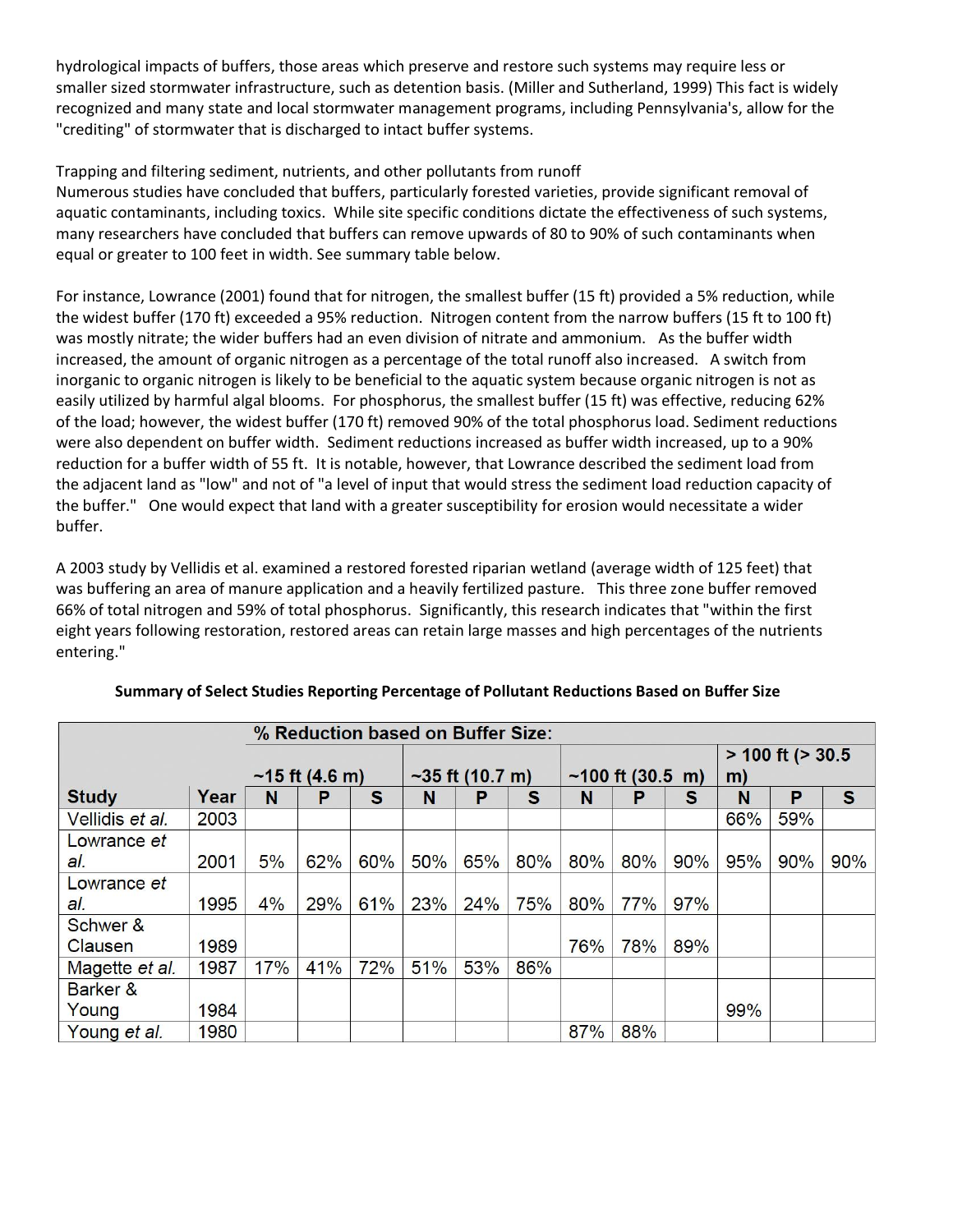Enhanced in-stream uptake and sequestration of nutrients and other pollutants Research by the Stroud Water Research Center has concluded that forested buffer systems, as opposed to grassed systems, provide enhanced in situ (instream) contaminant sequestration and degradation primarily due to increased biological activity. The researchers noted that increased nitrogen attenuation and pesticide degradation were particularly associated with forested stream buffers (Sweeney et al., 2004).

# Reduced stream bank erosion

The root systems associated with vegetated buffers protect and support the banks and other critical parts of a stream's morphology, allowing it to resist erosive forces and remain stable. The vegetation's roots hold the riparian lands in place, maintaining the hydraulic roughness of the bank, slowing flow velocities in the stream near the bank. Root systems of woody shrubs and trees do a better job of anchoring soils- a function turf grass cannot do effectively (NRC, 2002).

Enhanced habitat for fish and other aquatic organisms by moderating water temperatures Buffers also regulate stream temperature through shading, important for healthy habitat. Studies have concluded that removal of streamside vegetation can result in a temperature increase of 6 to 9 degrees Centigrade (Leavitt, 1998). A Pennsylvania study found increases from 4 to 9 degrees Fahrenheit which is the equivalent of moving the stream over 400 miles south (Klapproth, and Johnson, 2000). Also, riparian vegetation moderates stream temperature reducing the daily and seasonal fluctuations in stream temperature. The heating up of a stream reduces the oxygen carrying capacity of the waterway, harming stream life that is temperature-sensitive. Klapproth and Johnson also noted water temperatures are important in regulating phosphorus concentrations when water reaches above 60 °F, phosphorus is more readily released from its sediment hosts and dissolved into the stream as a pollutant. Increased water temperatures also produce heavy growth of filamentous algae (from increases of 9 °F), encourage the growth of parasitic bacteria, and can adversely affect benthic organisms.

Meyer et al. (2005) noted that not only the presence but also the size of forested stream buffers have a profound impact on a streams ability to support trout populations. Researchers found that when forested buffer widths were reduced from 100 feet to 50 feet, stream temperatures increased 2.9 °F to 4.2 °F while fine sediments increased 11%. Although these changes may appear small numerically, they resulted in an 81-88% reduction in young trout populations.

Clearly, protecting existing and restoring lost forested stream buffers will have profound impact on the health and integrity of waters of the State. We believe that the science supports an expanded set of requirements to assure ecological integrity and restoration while sustaining, and even enhancing, economic activity. To that end, we recommend the following:

We recommend all streams be afforded a minimum 100 horizontal foot forested buffer extending from the top of the stream bank on either side of the stream (unless the flood-plain exceeds this distance, in which case, the floodplain area is used), with additional areas as outlined below:

 First and Second order streams: An additional 50 feet from the top of the bank would be required to more fully protect these vulnerable but very valuable waterways.

C-1 Waters: Would of course retain the full 300 foot level of protection already in place in the regulations.

- Steep Slope: Additional distances would be added based on the following formula: add 10 feet if slope is 10-15%; 20 feet if slope 16-17%; 30 feet if slope is 18-20%; 50 feet if slope is 21-23%; 60 feet if slope is 24-25%; and 70 feet if slope exceeds 25%.
- In areas where development is proposed and a forested buffer does not exist, The regulations should require full restoration using native plant species.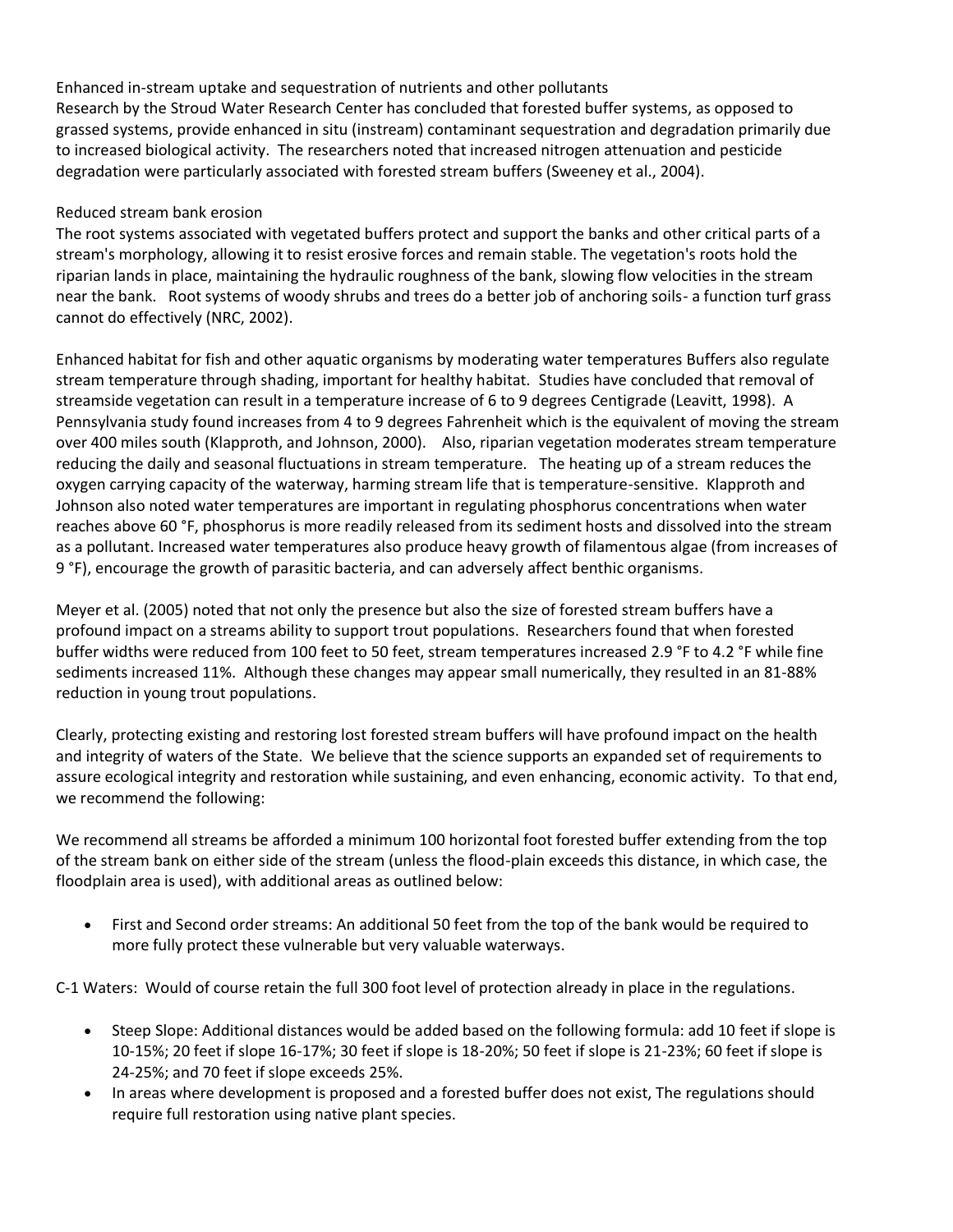- In areas where there are Threatened & Endangered Species concerns, irrespective of the size and vegetation type requirements for buffers, the Department shall ensure that buffers are of a size and vegetation type necessary to protect state or federal threatened or endangered species and their habitat. To meet this requirement, buffers may be wider than the minimum widths or be maintained in a vegetation type other than woody vegetation.
- Areas containing Impaired Waters: Developers in impaired waters could have the option of either choosing to extend the buffer an additional 50 feet from the top of the bank beyond the other requirements or to implement the following improvements in the buffer area and in the developed area adjacent to it:
- o Improvements to the buffer area:
	- 50% or more of trees planted in the buffer must be of two inch caliper or greater, and tree species composition should consist of a diverse mix of native tree species planted in the proper hydrologic zone as listed in Appendix B of the Pennsylvania Stormwater BMP Manual.
	- Applicants must develop and implement an operation and maintenance plan for the buffer to be approved by DEP. The O&M plan must require maintenance activities for a minimum of 5 years, include measures to control invasive species, deer and rodent damage, and require replacement of all deceased trees for a minimum of the first 3 years.
	- Applicants must provide permanent protection of riparian buffer area by placing a conservation easement on the property.
- o Improvements to adjacent area:
	- Achieve no net increase in pre-development to post-development volume, rate and concentration of pollutants in water quality using alternative site design, low impact development principles such as limiting disturbance, infiltration BMPs and other environmentally sound stormwater BMPs.
	- Through deed restriction for all lots sold and as a condition of any final land development plan approval, ban the use of fertilizers, pesticides, herbicides or other chemicals on lawns and other portions of the property, except that herbicides may be used for invasive species control in riparian buffers if part of an O&M plan approved by DEP.
	- Developments must replace any trees removed during the development process with the caliper of removed trees approximately matched by the sum of the caliper of replacement trees (i.e. four 3 inch trees replace one 12 inch tree).

We also believe that a forested buffer be defined as: An area of diverse species of native woody vegetation (trees and shrubs) that is adjacent to a body of water which is managed to maintain the integrity of stream channels and shorelines, to reduce the impact of upland sources of pollution by trapping, filtering, and converting sediments, nutrients, and other chemicals, and to supply food, cover, and thermal protection to fish and other wildlife. A riparian buffer area is considered forested if the existing vegetation consists of at least 66% woody vegetation.

# 2. Nonstructural Strategies

We support the Department's proposal to strengthen the mandatory use of nonstructural strategies for stormwater management. The Non-Structural Stormwater Strategies Point System (NSPS) is a good incentive to encourage this approach and to compliment the mandatory nature of the requirement.

However, we are concerned about certain built-in assumptions and premises in the Point System that compromise its intent. We are encouraged to see that the Department is considering the refinement and revision of the NSPS but we are concerned that it is not listed as an anticipated change. We urge the Department to revise and refine the NSPS.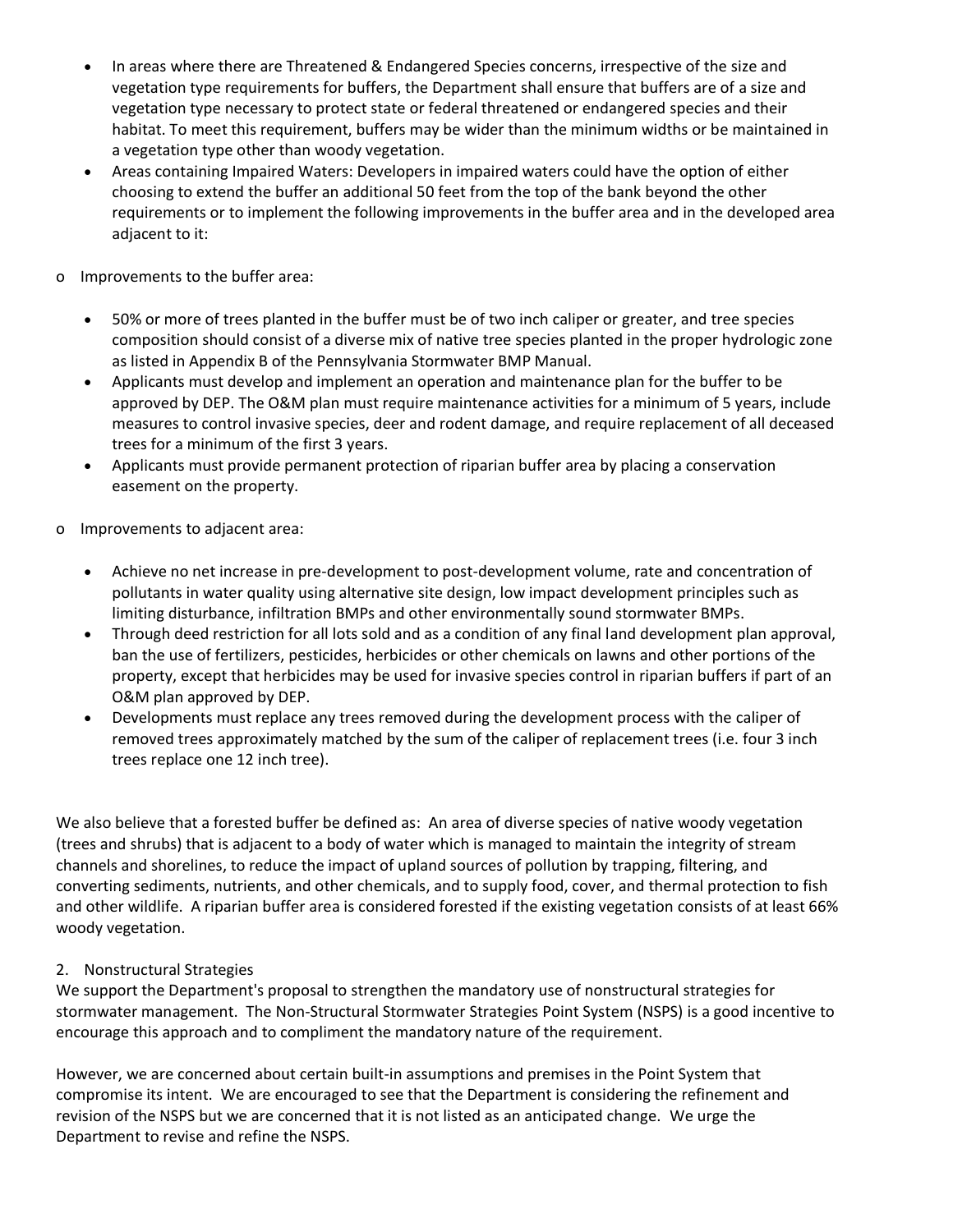Problems with the NSPS include:

- The use of the Natural Resource Conservation Service's Runoff Equation and a Runoff Curve Number (RCN) variation is used to calculate the point value of a site in regards to groundwater recharge. The land cover and soils that are present determine the recharge characteristics of a site. The use of these Land Use/Land Cover values need to be adjusted in order to accurately address impervious cover and to not allow a developer to take credit for not disturbing wetlands and stream buffers, which under law are off-limits already. Please see "Non-Structural Stormwater Strategies Point System - A Primer", by Margaret Y. Snyder, P.E.
- The use of TR-55 to estimate runoff and the Rational Method at 5.6 to estimate infiltration compounds runoff calculation problems. As is stated by the Natural Resources Conservation Service: "The rational method is very simple in concept but relies on considerable judgment and experience to evaluate all factors properly. It is used primarily for small drainage areas (less than 50 acres). The NRCS method is more sophisticated hydrologically and offers a more accurate approximation of runoff, particularly for areas larger than 20 acres. Choice of method for small areas depends primarily on the experience of the designer". (8.03, Appendices, New Rational Method)

We question the ability of "sophisticated" judgment to be applied through the current calculation methods. The assignment of values is not based on current research or information. There is no required soil testing for compaction after development and no predevelopment soil testing required to verify that accurate runoff numbers are being employed. The result is that certain land cover, such as lawn, is miscalculated -- runoff is underestimated because recharge is overestimated. Conversely, land cover such as forest is not credited accurately with the infiltration it provides. Calculations based on these assumptions lead to inadequate protection and utilization of natural land cover, particularly forests, as nonstructural strategies and lead to more and faster runoff to the stream when lawn is used. Similarly, there is no incentive to use meadow over turfed lawn due to incorrect runoff values. Please see letter from Leslie Sauer and others, care of ANJEC, 2.8.08.

## 3. Exemptions/Waivers

While we understand the rationale for removing "stream cleaning" from the requirements of the regulations, removing obstacles for damaging stream reaming projects like those we saw in New York in response to the floods of 2006 is a concern. "Cleaning" out streams, removing debris, scouring out banks, removing streamside and instream vegetation are inappropriate responses to flooding - they do not make the flood situation better and in fact make it worse. Therefore, we urge you to consider carefully whether granting this exemption to stream cleaning is actually advancing a flood response/stormwater runoff response that is harmful and that you do not intend.

## 4. Groundwater Recharge

We continue to be concerned about the Department's failure to give credit for recharge volumes from an infiltration basin. Failure to provide credit for recharge that is happening from an intended infiltration basin results in unnecessarily large basins, resulting in more earth disturbance, vegetation removal, and harm. In order to encourage the use of infiltration systems it is important that we provide proper credit for their contribution to groundwater recharge and reducing stormwater runoff.

We are also concerned about the misapplication of the Department's prohibition of recharging stormwater from areas of high pollutant loading and/or industrial stormwater exposed to "source material" at 7:8-5.4 (a) 2iii. This section is being implemented in the field to exempt new gas stations from stormwater recharge requirements. This is a big mistake that is negatively impacting streams and is missing the opportunity for groundwater recharge for new development with high amounts of impervious surface.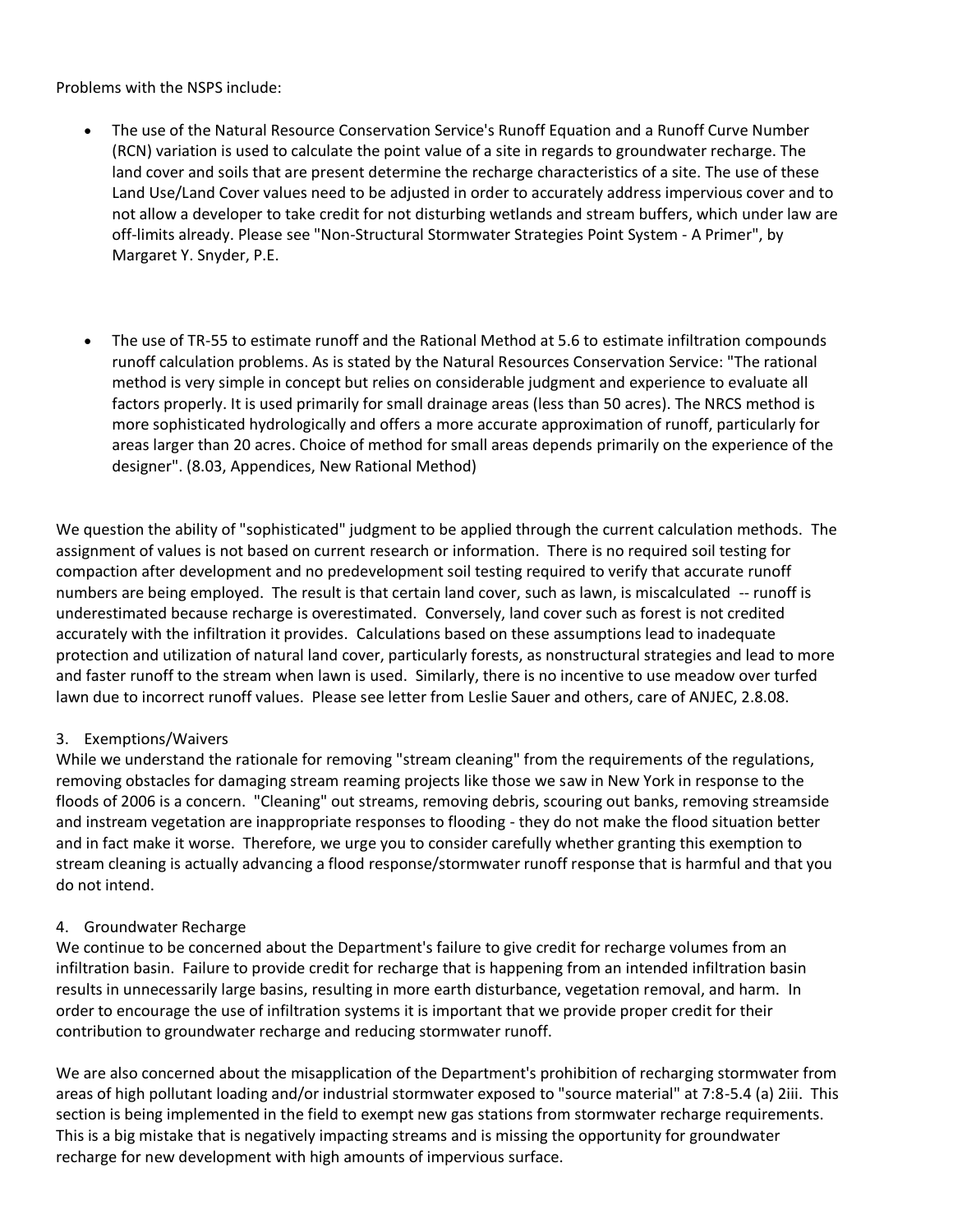By way of example, an application for a Wawa gas station in Hunterdon County was expected to be routinely waived of any recharge requirements due to the expected presence of hydrocarbons on the site. In this instance, the runoff would impact a Category One waterway, a public lake. (Block 21, Lots 15 and 16, State Route 31 and County Route 579, Wawa, Inc. application for preliminary and final site plan approval and conditional use approval with variances for Wawa convenience store and gas station, local approval has not yet been granted as of this date)

Based on the erroneous assumption that stormwater from a convenience store and gas station cannot be successfully filtered and cleaned so as not to pose a water quality threat to groundwater, major development is moving forward without adequate recharge requirements throughout the state. Whereas these sites may individually not contribute large amounts of groundwater recharge, they almost always meet the definition of major development and in a subwatershed or watershed, the cumulative impact of lost recharge and the increase in volume of runoff that results (even if peak rate is controlled, volume is not) can be significant. Certainly, it should not be a matter of DEP policy to automatically waive gas station/convenience stores under this section. In fact, the NJ Stormwater Best Management Practices Manual lists suspended solids, nutrients, metals, hydrocarbons, and bacteria as pollutants that bioretention systems are used to remove (NJ Stormwater Best Management Practices Manual, Chapter 9.1, Standard for Bioretention Systems, Purpose). Effort should be made to employ best management practices to treat quality as well as quantity so that the most effective stormwater management strategies can be employed on these development sites, which seem to be prolific.

## 5. BMPs on Private Property

It is critical that the Department immediately include a mechanism for tracking BMPs on private property so that efforts can be taken to monitor their protection and progress. A database that tracks the location with address and GIS should be created, with a mandatory requirement that permittees provide this base level of information on their projects.

6. DEP Review and Consistency in Jurisdictional Areas; Clarify Requirements for Agricultural Developments We support the Department's stated goal of improving consistency in jurisdictional areas and other areas of the rules within the Stormwater Management Act and the Flood Hazard Area Control Act. There are other basic jurisdictional issues that also need immediate attention in this readoption.

It is critical that the regulations make clear that the Municipality has an obligation to conduct their own local review of projects for compliance with the stormwater regulations, and that DEP also has its own obligation to undertake a review for compliance with the regulations. Each decisionmaking body has specific review responsibilities, different overarching goals, base of knowledge and opportunity for effective public and expert input - neither should be done to the exclusion of the other. There has been significant legal debate and harm done as a result of the confusion over who is to do the review and the one entity or the other abdicating its review responsibility. It is important we don't continue this misunderstanding and inappropriate application of the law.

An example of this confusion is a commercial farm operation. Specifically, David den Hollander's commercial horticulture operation in Franklin Township, Hunterdon County, has a history of intransigent stormwater runoff problems to the Lockatong Creek, a tributary to the Delaware River, classified under NJAC 7:9 B as a Category 1 stream. Mr. den Hollander has recently expanded his operations ("Quakertown Farms LLC") to another site within the Township (Block 49, Lot 15) that was certified as a commercial farm on June 11, 2009. Franklin Township contends that the municipal stormwater management plan and ordinance should be applied to this operation and its activities there. The attorney for Mr. den Hollander argues that because Mr. den Hollander has applied for a land use permit from the Department that the Department has sole responsibility for stormwater management for the entire site. This question is being debated now, with a continuance into July.

It was clear from testimony and discussion at the Hunterdon County Agricultural Development Board Hearing (CADB) on June 11 where this issue was hard that there is poor understanding of the jurisdictional roles of the State and the municipality and the result is environmental harm to the environment, particularly to the